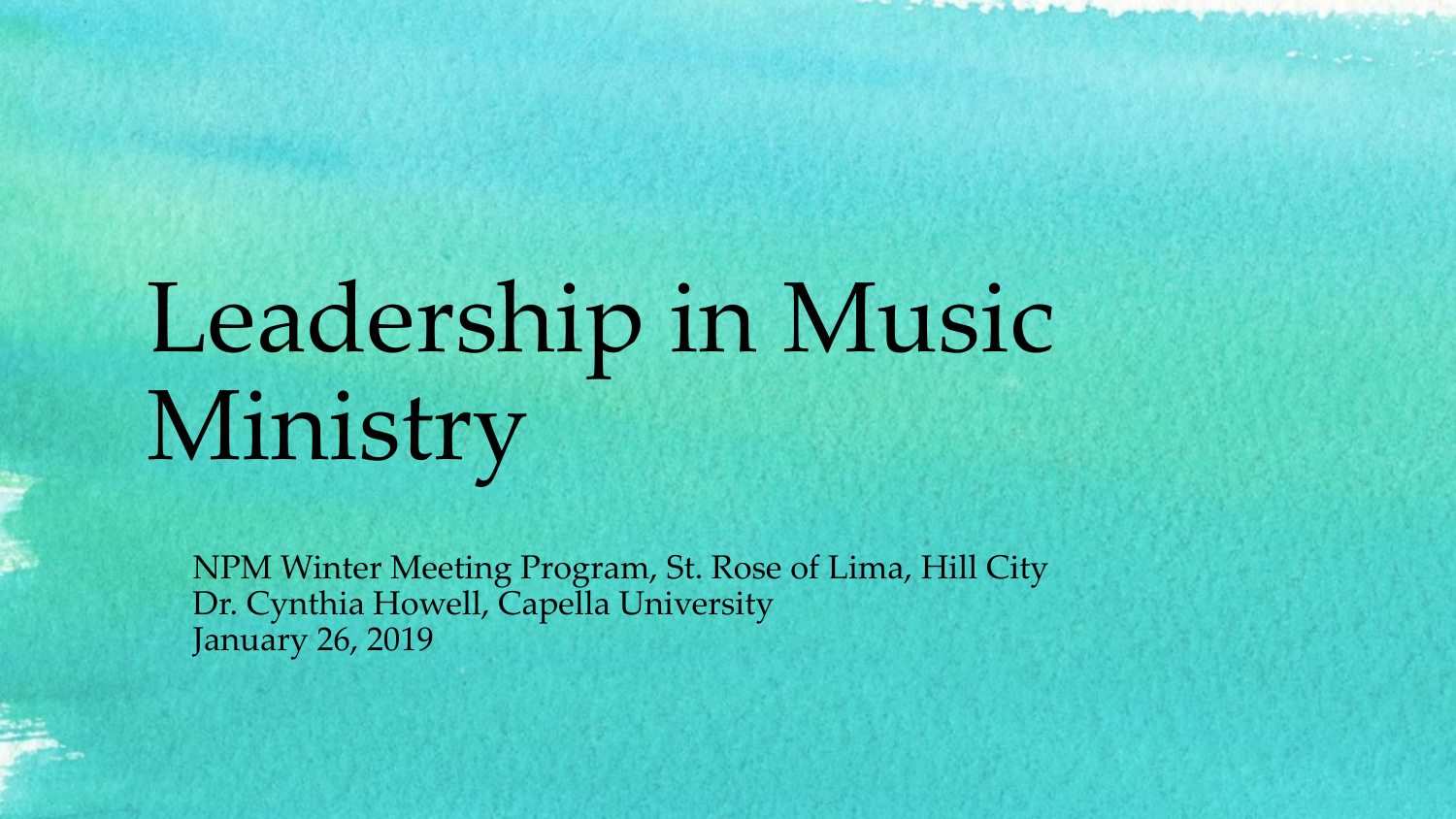#### What do we mean by leadership? How is it different than management?

## *Ideas from the NPM newsletter . . . .*

#### Are you looking for

- tools to foster greater engagement with your choir or your musicians?
- strategies for collaboration with your pastor on liturgies?
- ideas and incentives to strengthen your role in music ministry? *What else would you like to gain from this session?*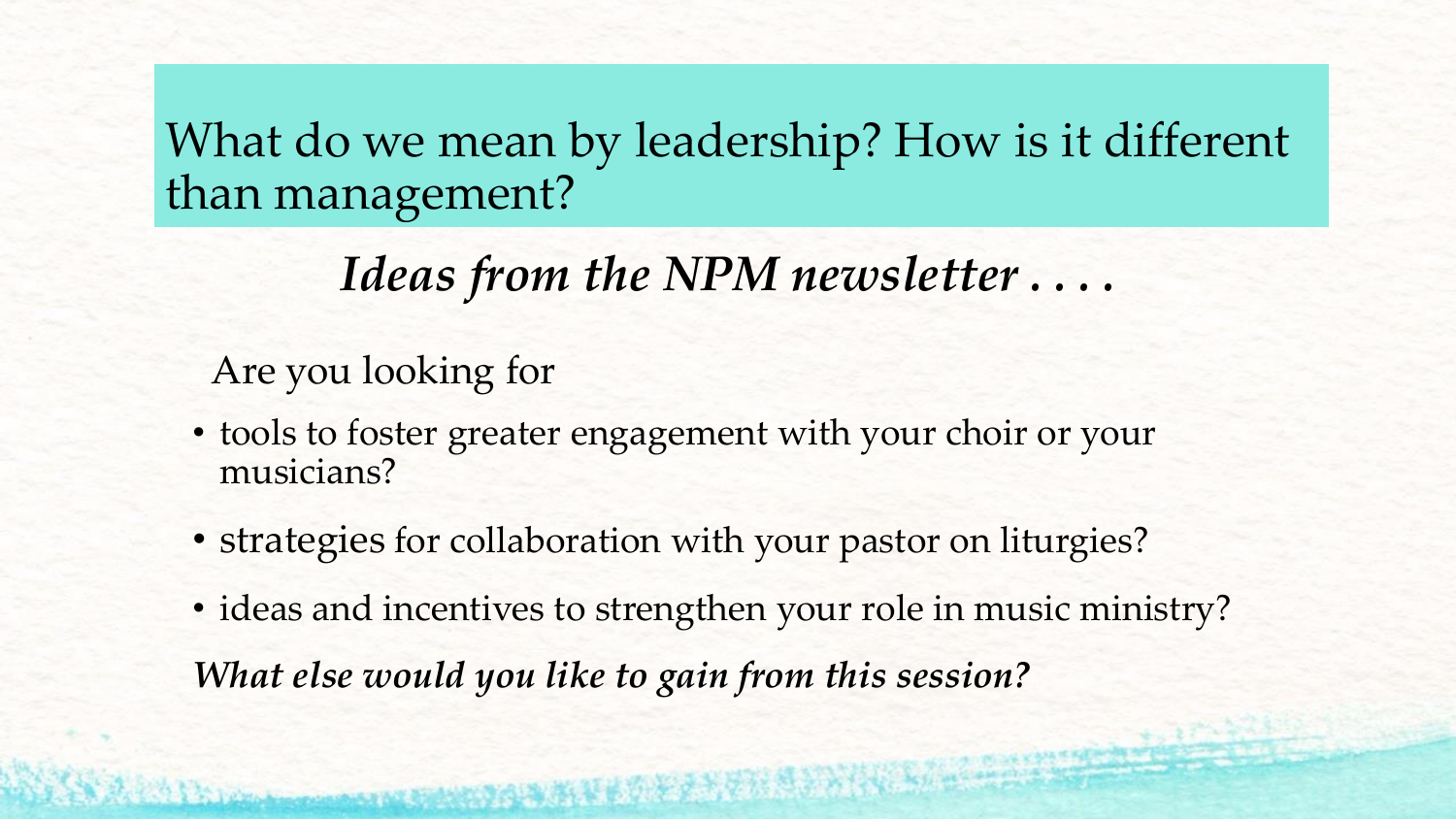## **Purpose** and **Path**

- *Purpose*: to create change
- *Path*: hmmm.... What's the best way to do this? –Option 1: Let's make a deal? –Option 2: Inspire from the inside out?
	- –Option 3: It all depends . . . .
	- –Option 4: WWJD?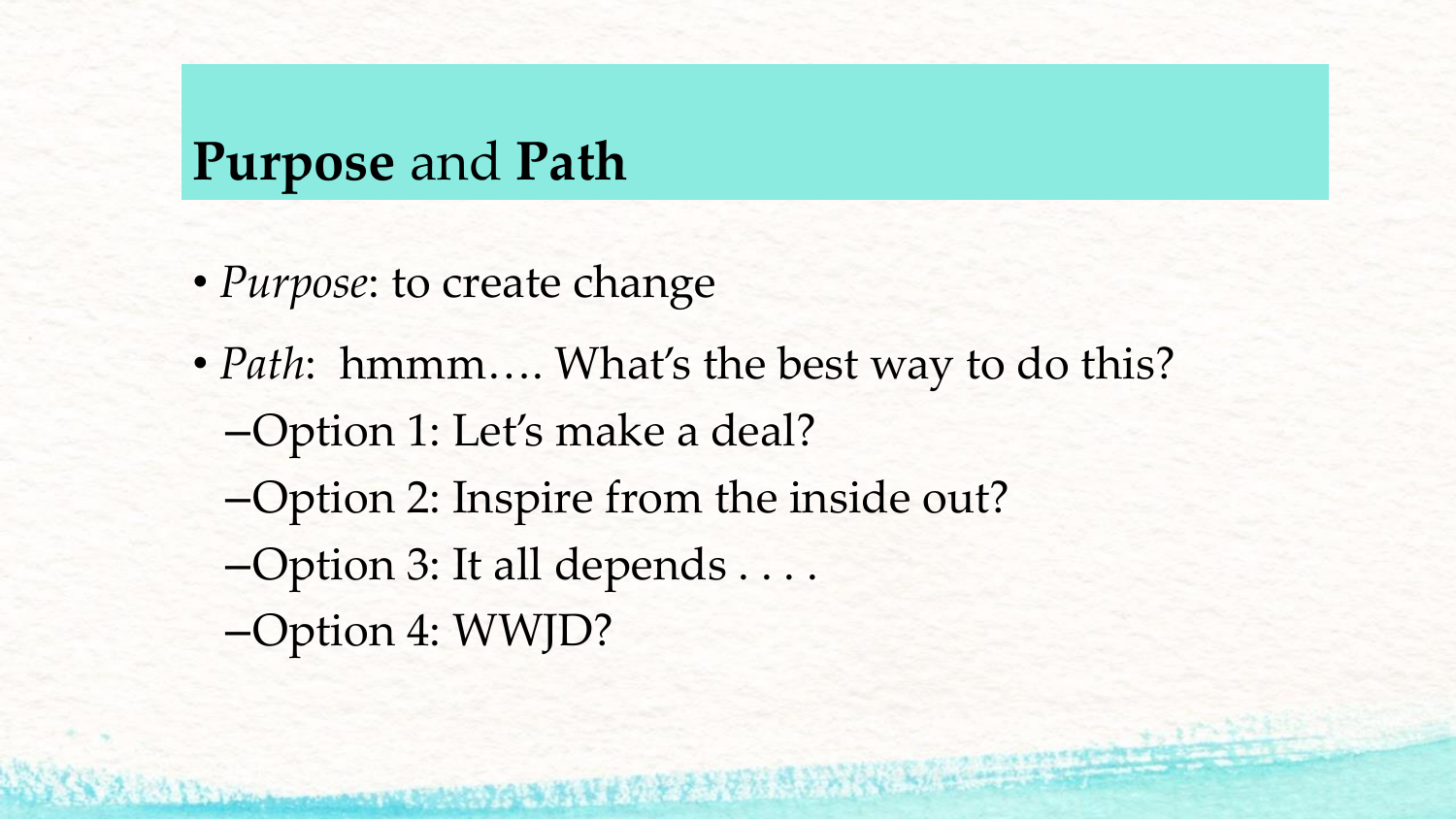# *Purpose***:** to create change *Path***:**  Option 1: Let's make a deal: **Transactional Leadership**

- "I'll do this if you'll do that": A *transaction* between leader and followers
- Intended to be a mutually beneficial relationship
- Leader has ways to reward (perhaps punish) followers
- *Examples in music ministry?*
- Sometimes reactive rather than proactive (Burns, 1978; Hickman, 2010)
- Leader has ways to punish (rather than reward) followers
- May dissolve into control issues
- *Examples in music ministry?*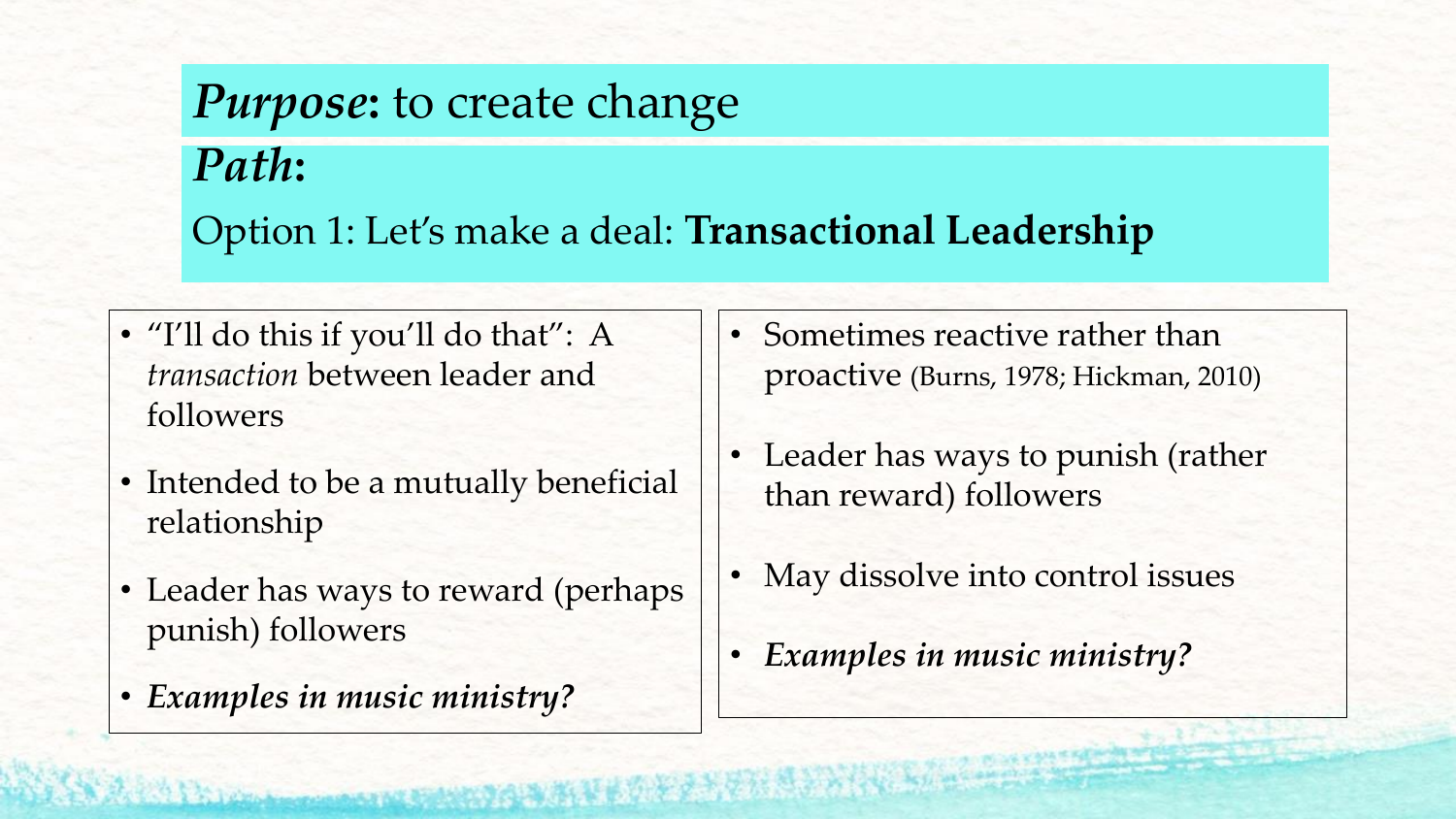#### *Purpose***:** to create change

*Path***:** 

Option 2: Inspire from the inside out: **Transformational Leadership**

- create a positive, collaborative, and productive environment (Burns, 1978; Hickman, 2010; Underwood, Mohr, & Ross, 2016)
- establish a sense of belonging and identification with the leader and their mutual purpose
- focus on optimal outcomes through collaboration, positive rapport, and motivation
- *Examples in music ministry?*

• takes time!

- may not work in urgent or complex situations
- not applicable to members who don't want to go beyond what they are comfortable with
- appeals to assumed common values
- *Examples in music ministry?*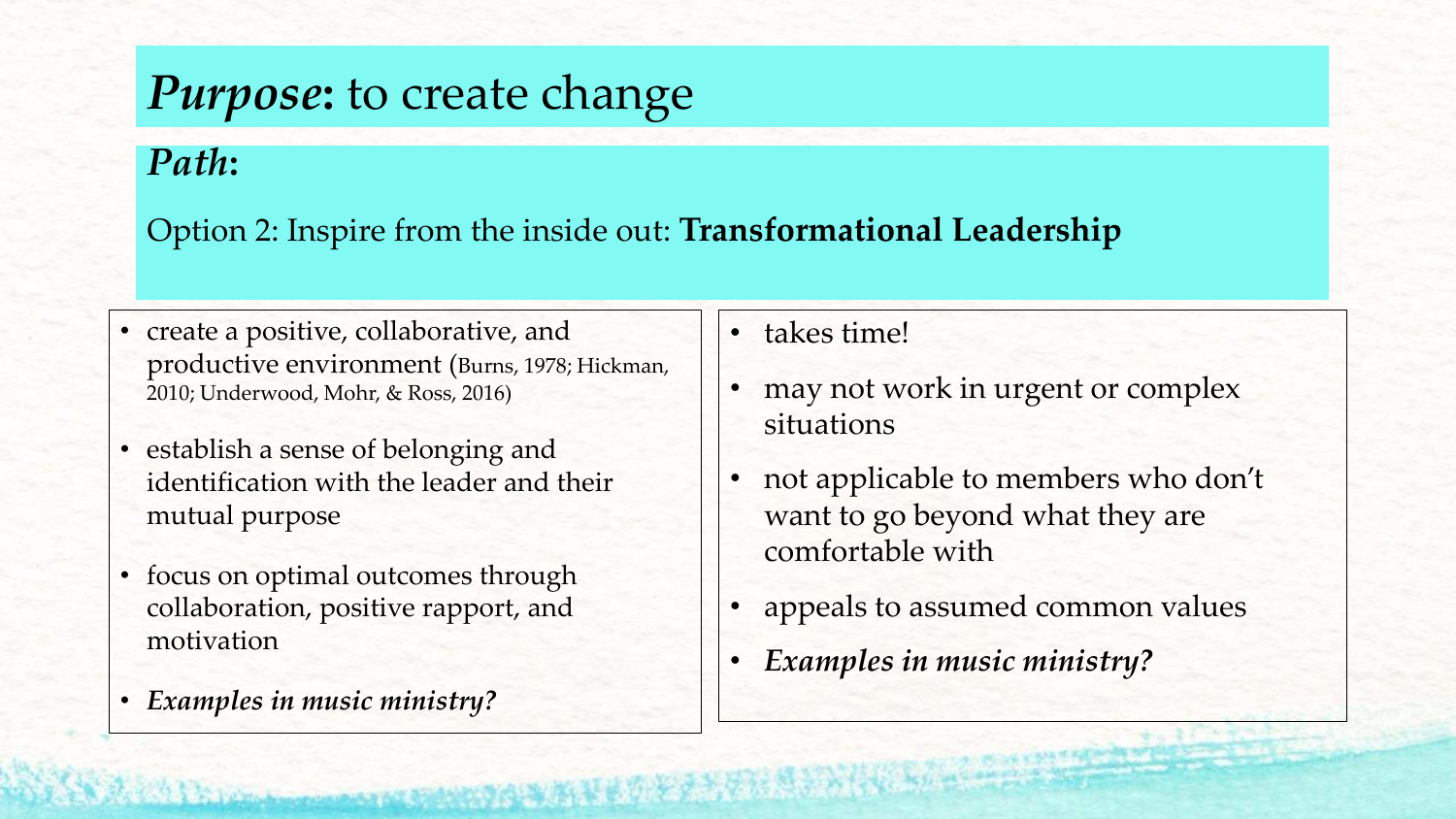## *Purpose***:** to create change

#### *Path***:**

#### Option 3: It all depends . . . . **Situational Leadership**

- Followers' readiness, maturity, and competence are taken into account (Leadership-Central.com)
- Leader adapts leadership approach to the goals to be accomplished
- based on contingencies organized into simple scales to guide leader on which approach to take
- enables self-analysis of leadership style
- may take more time than is available
- may not work in urgent or complex situations (Leadership-Central.com)

#### *Let's take a closer look . . .*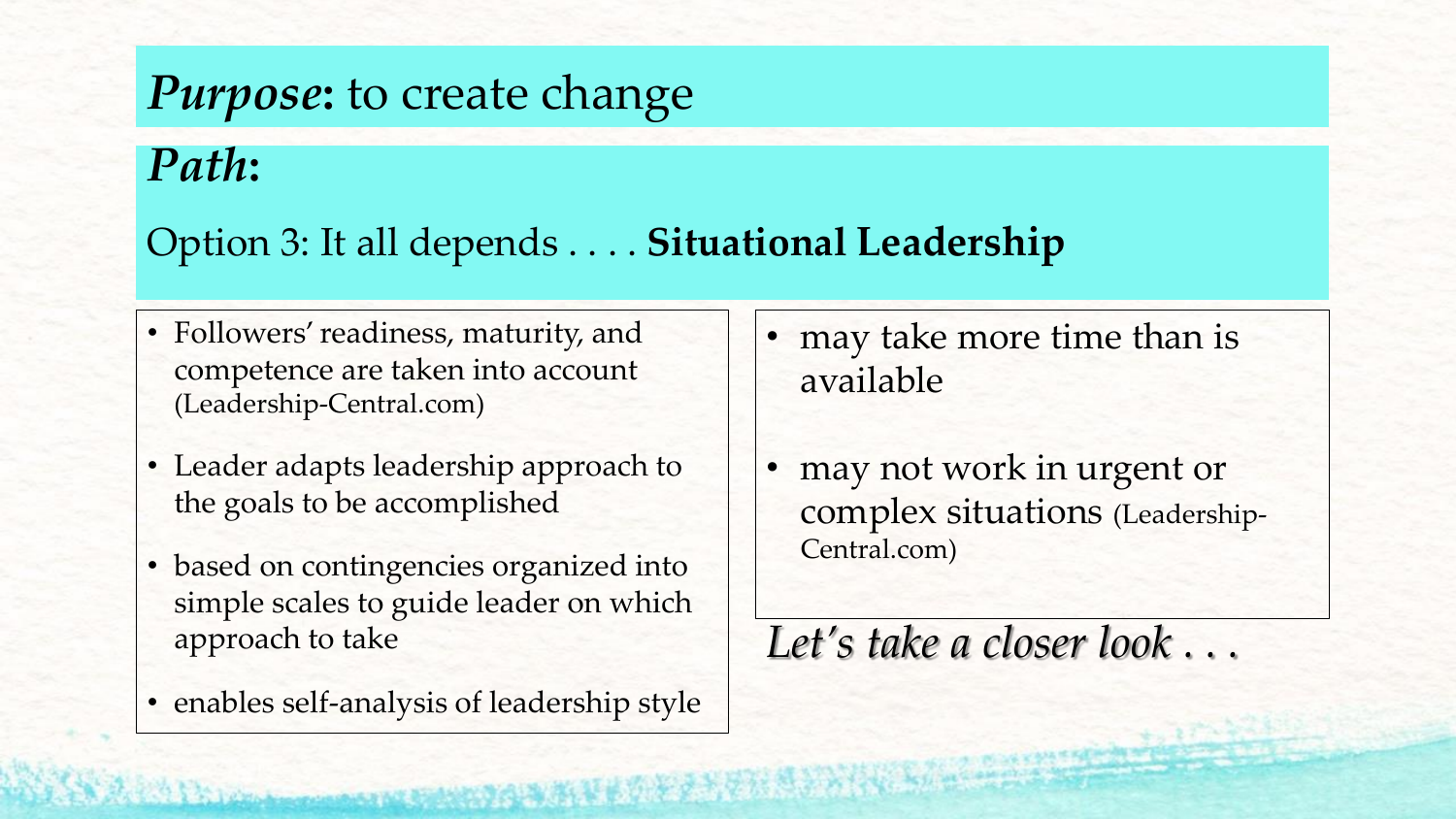#### Blake and Mouton's Managerial Grid



**Concern for Production**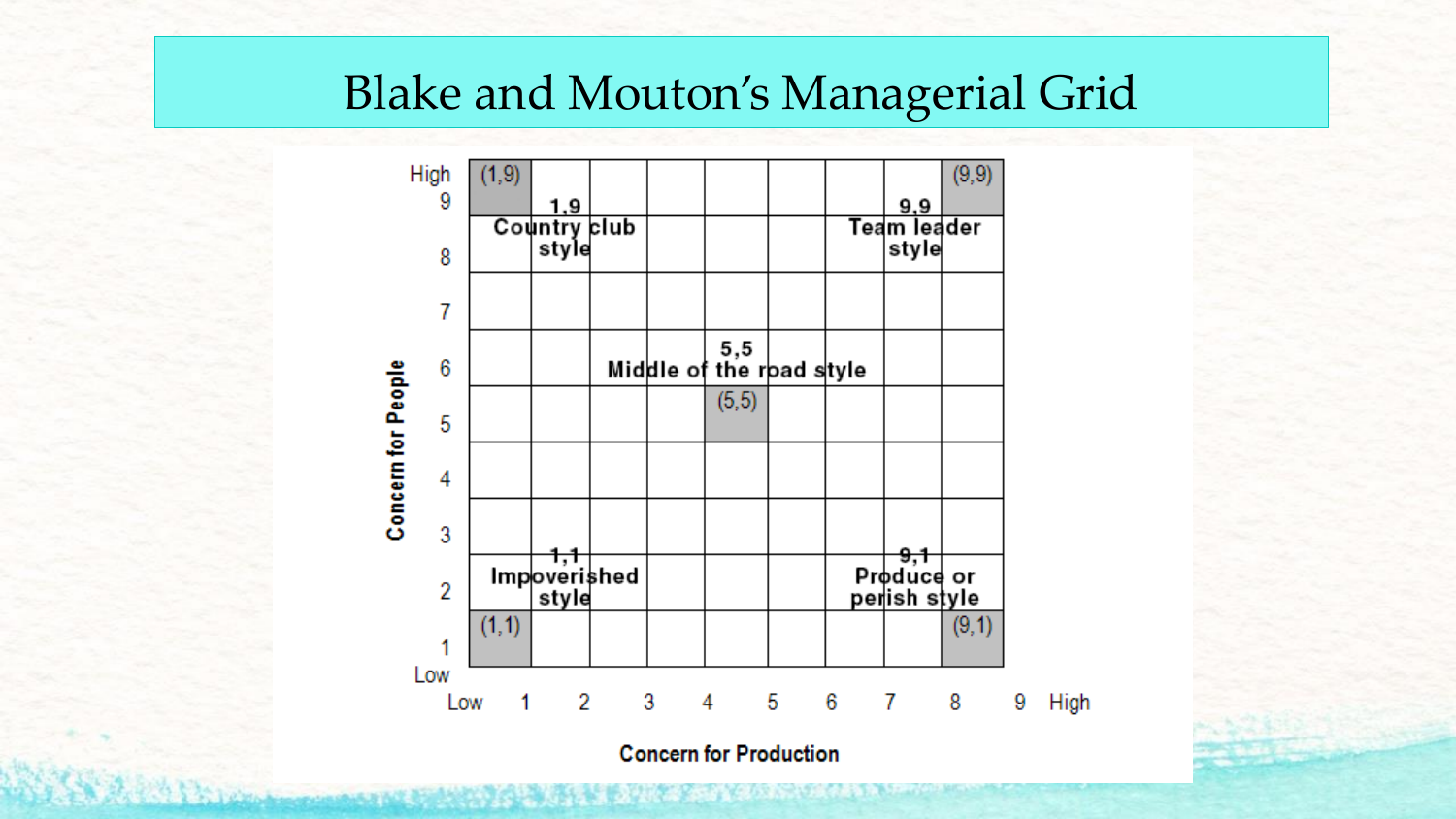Concern for People

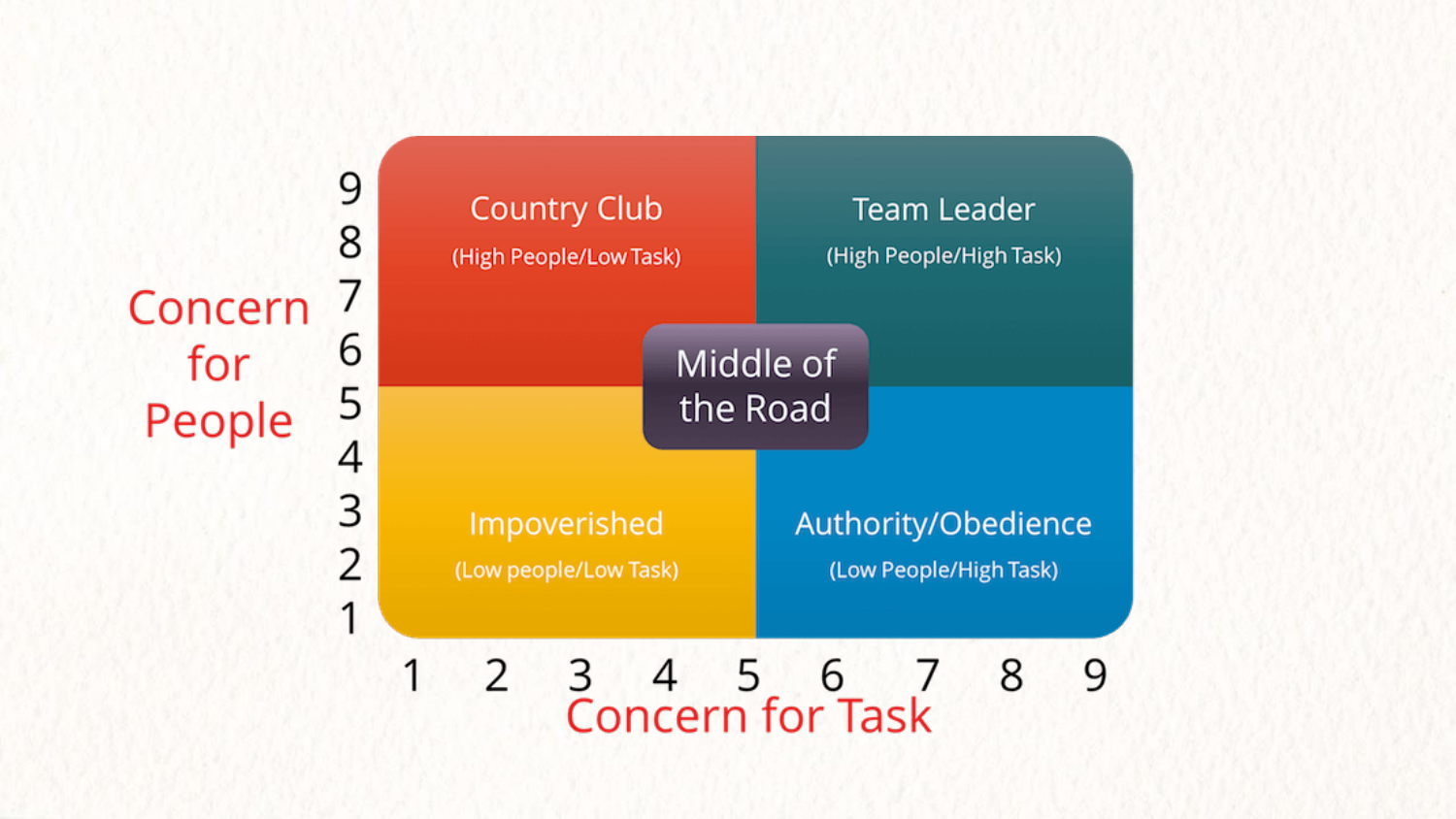#### . . . But the other side of the coin . . . From the followers' perspective

## Hersey and Blanchard's Situational Leadership Model

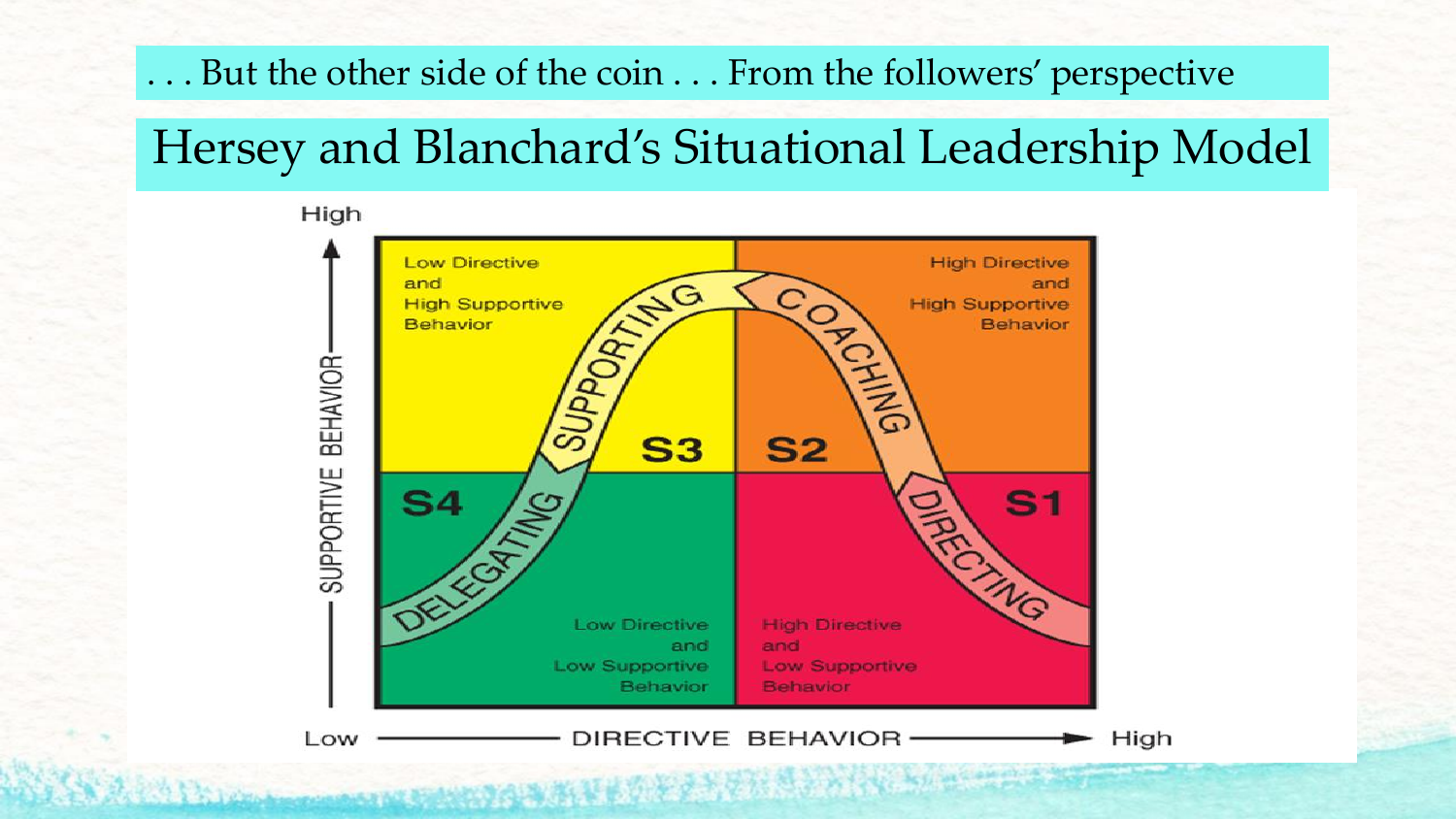#### Hersey and Blanchard's Situational Leadership Model

#### **Four Leadership Styles:**

| <b>Telling</b>    | The leader defines the roles needed to do the job and tells<br>followers what, where, how, and when to do the tasks. |  |  |
|-------------------|----------------------------------------------------------------------------------------------------------------------|--|--|
| <b>Selling</b>    | The leader provides followers with supportive<br>instructions, but is also supportive.                               |  |  |
| Participating     | The leader and followers share in decisions about how best<br>to complete a high-quality job                         |  |  |
| <b>Delegating</b> | The leader provides little specific, close direction or<br>personal support to followers.                            |  |  |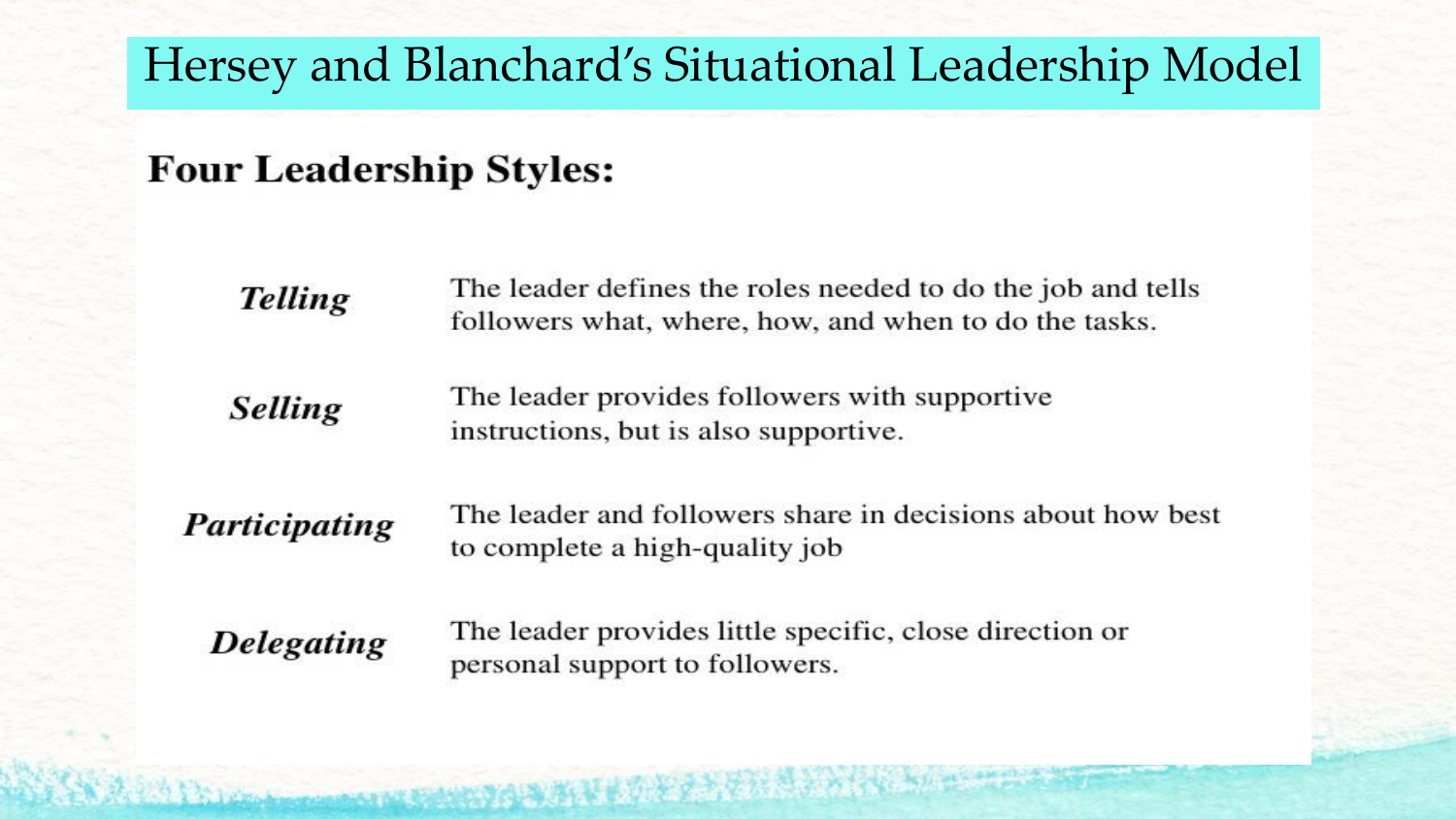# But wait! Wasn't there one more?

Standing to manufacture of the standing the standard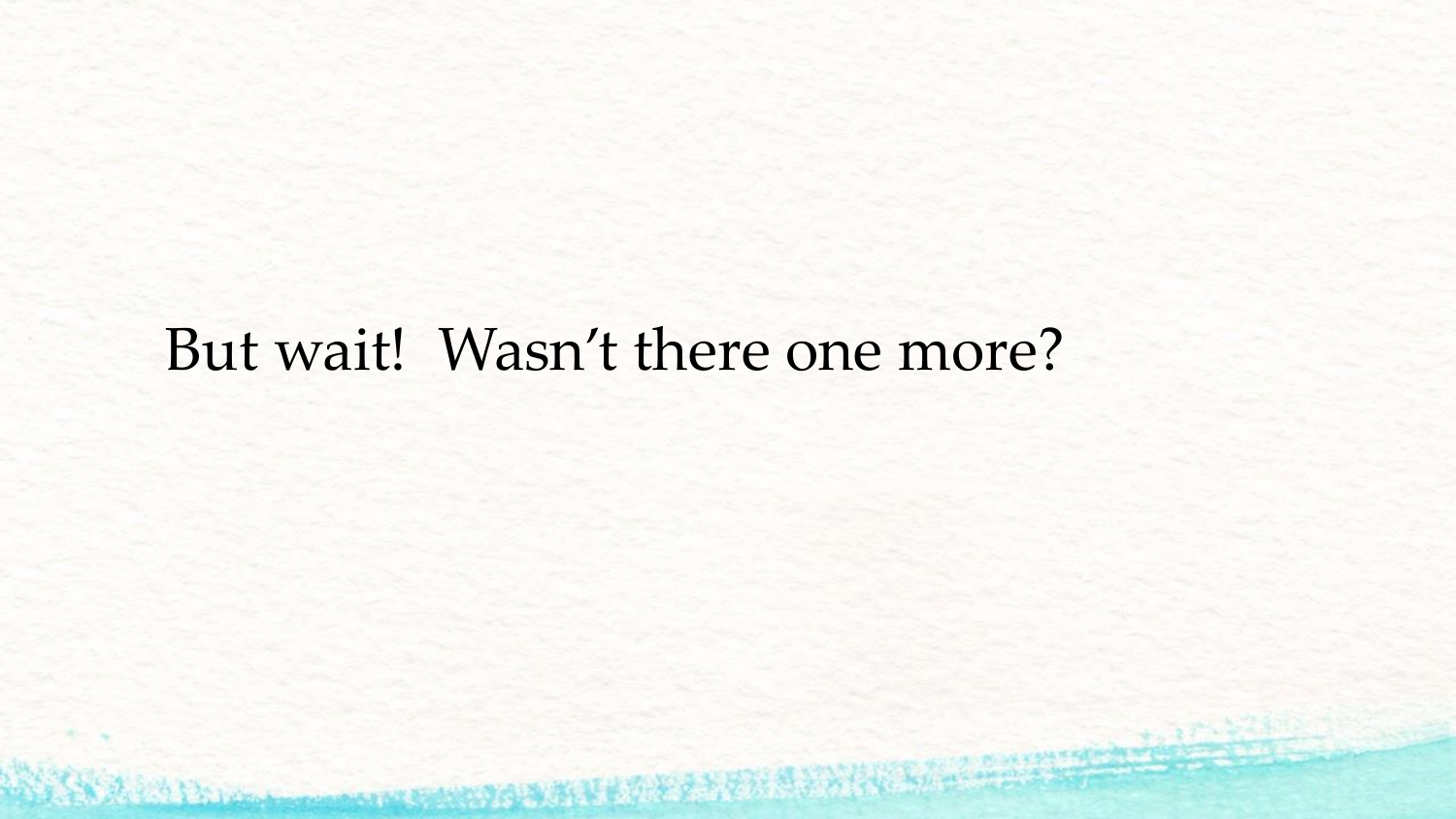| <b>Competence</b> | Commitment | <b>Leadership Style</b>                                                           | <b>Description</b>                                                                                                                                                                                                             |
|-------------------|------------|-----------------------------------------------------------------------------------|--------------------------------------------------------------------------------------------------------------------------------------------------------------------------------------------------------------------------------|
| Low               | High       | <b>Directing</b><br>Structure, organise,<br>teach and supervise                   | Be very clear about what you want and the<br>key steps to doing it.<br>Once they understand exactly what needs<br>to be done let them get on with it.<br>Closely monitor task accomplishment.<br>٠                             |
| Low to Some       | Low        | <b>Coaching</b><br><b>Direct and Support</b>                                      | Again, be very clear about what you want<br>and the key steps to doing it.<br>Closely monitor task accomplishment but<br>also explain decisions, solicit suggestions<br>and support progress.                                  |
| Moderate to High  | Variable   | <b>Supporting</b><br>Praise, listen and<br>facilitate                             | Give more freedom for them to work out<br>٠<br>what needs to be done and how to do it.<br>Provide support to help them work<br>٠<br>through their own challenges and share<br>responsibility for decision-making with<br>them. |
| High              | High       | <b>Delegating</b><br>Turn over responsbility<br>for day-to-day decision<br>making | Let them know what you want to achieve<br>and then get out of their way!<br>Provide them with the appropriate<br>$\bullet$<br>resources, remove the roadblocks and<br>allow them the freedom to get the job<br>done.           |

SARADIO DE COMEDIO ANCE DE ESTRE CONTRA LOS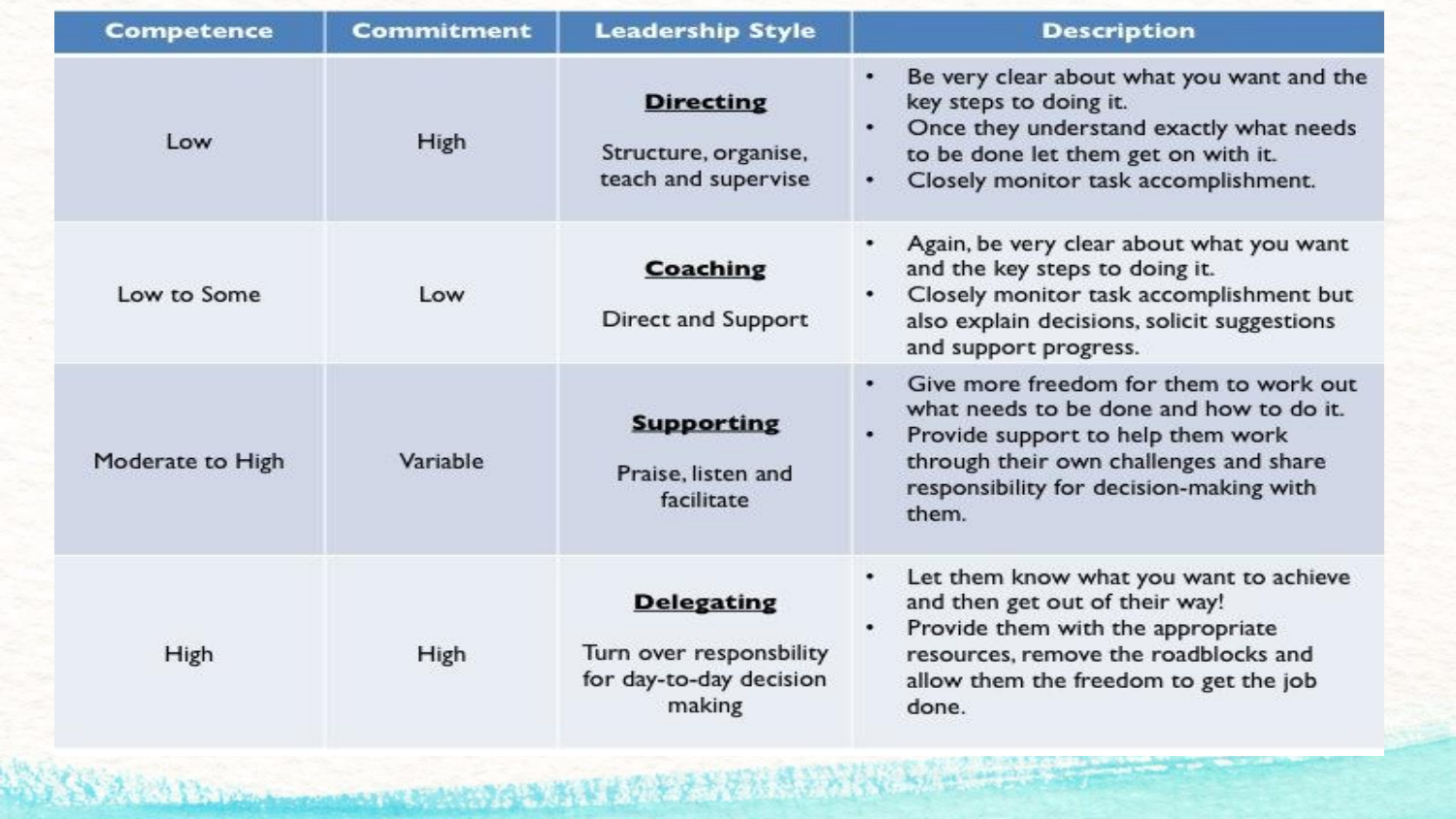## *Purpose***:** to create change *Path***:**  Option 4: WWJD: **Servant Leadership**

- The servant leader inspires the others to follow (Dierendonck & Nuijten, 2011; Greenleaf, 1977)
- The servant leader's inspiration leads to collective efforts
- The servant leader takes the time to coach and mentor , to encourage followers to express their opinions
- The servant leader's actions or decisions are guided by their ethics and concern for followers
- Considered by some to be more philosophical than practical
- Might be perceived to be a submissive or passive leader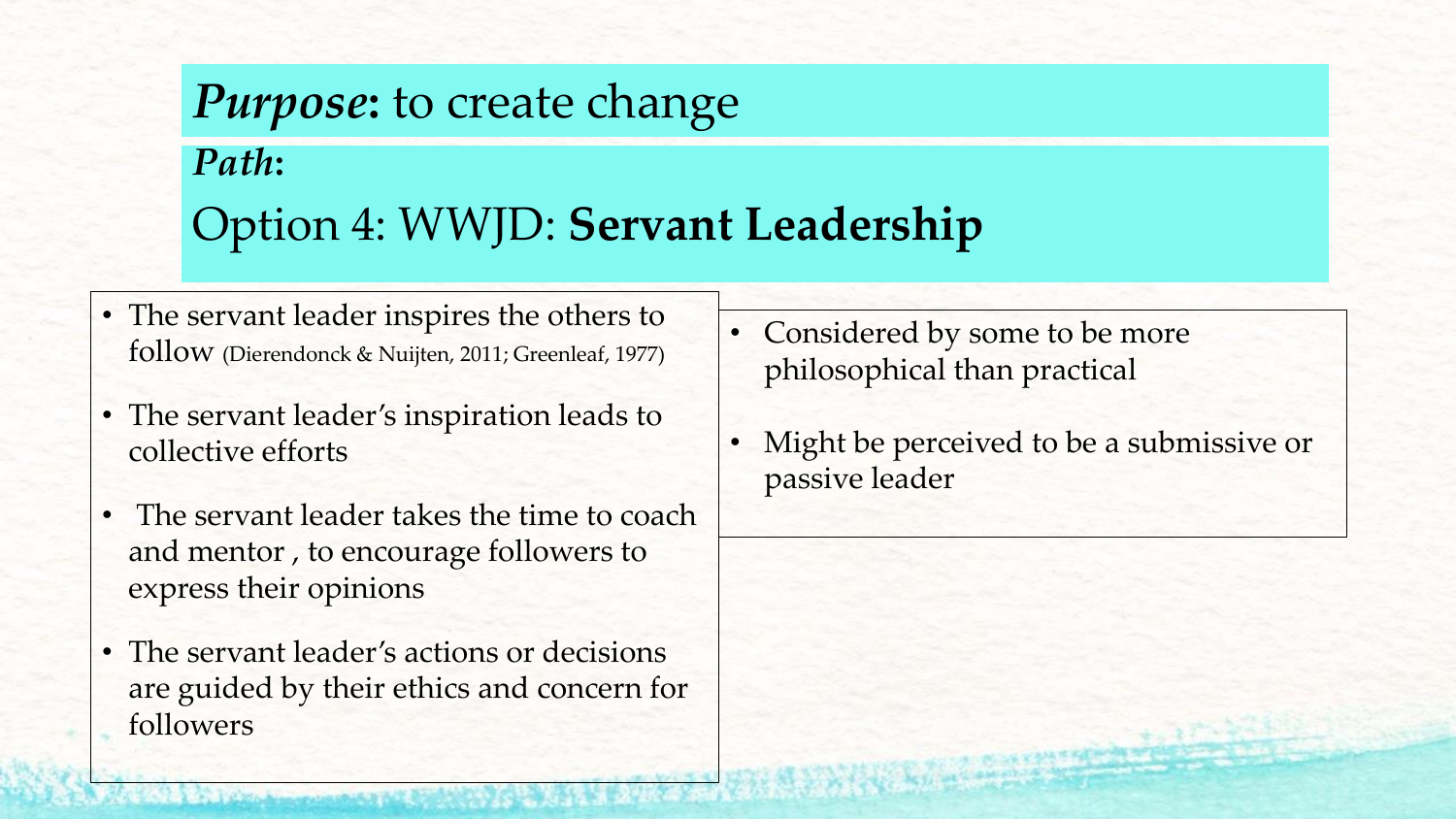# *Purpose***:** to create change *Path***:**  Option 4: WWJD: **Servant Leadership**

#### Robert Greenleaf:

"Do those served grow as persons? Do they, while being served, become healthier, wiser, freer, more autonomous, more likely themselves to become servants?"

• *Examples in music ministry?*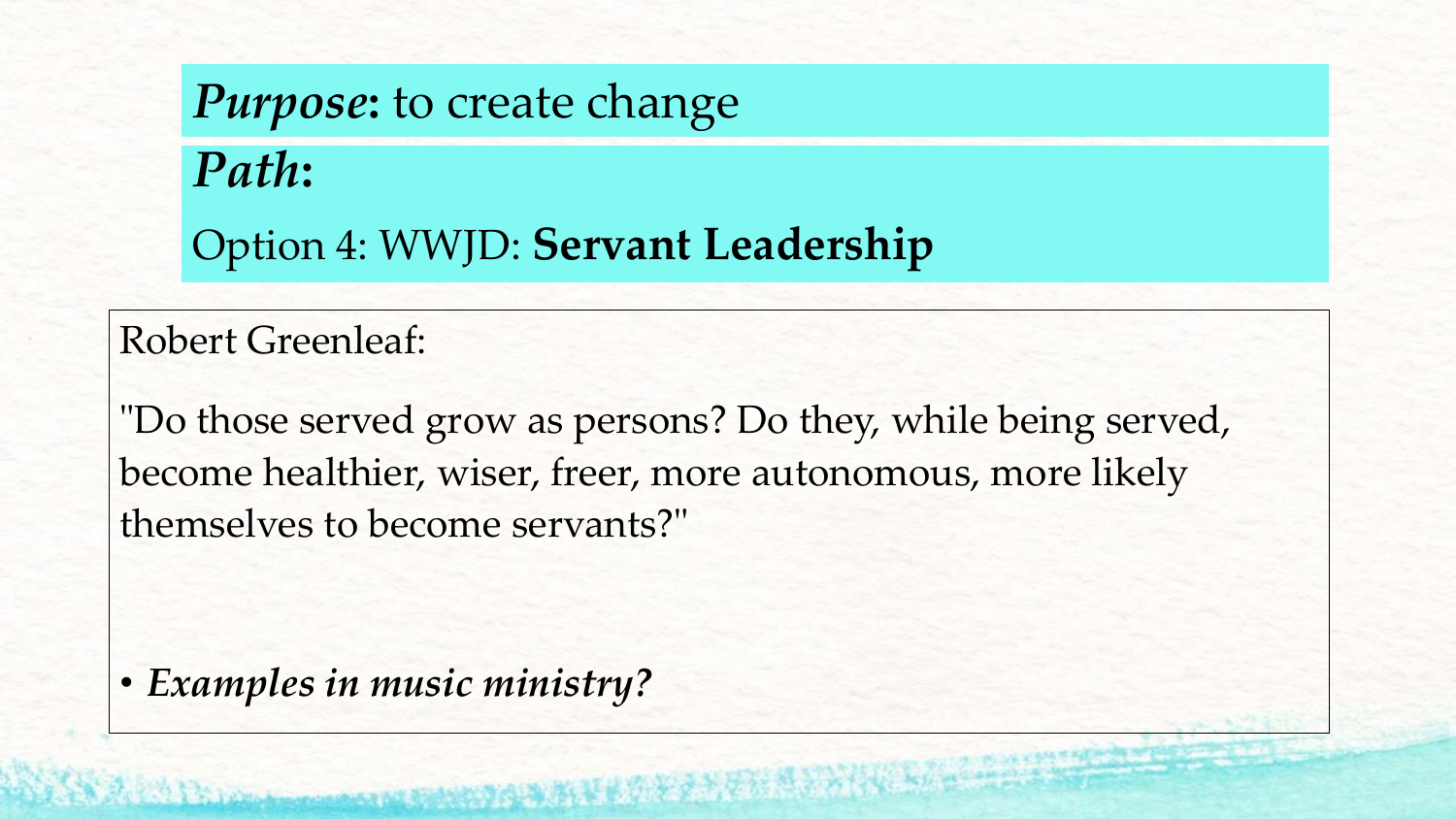## What ideas do you have to share about...

- tools to foster greater engagement with your choir or your musicians?
- strategies for collaboration with your pastor on liturgies?
- ideas and incentives to strengthen your role in music ministry?